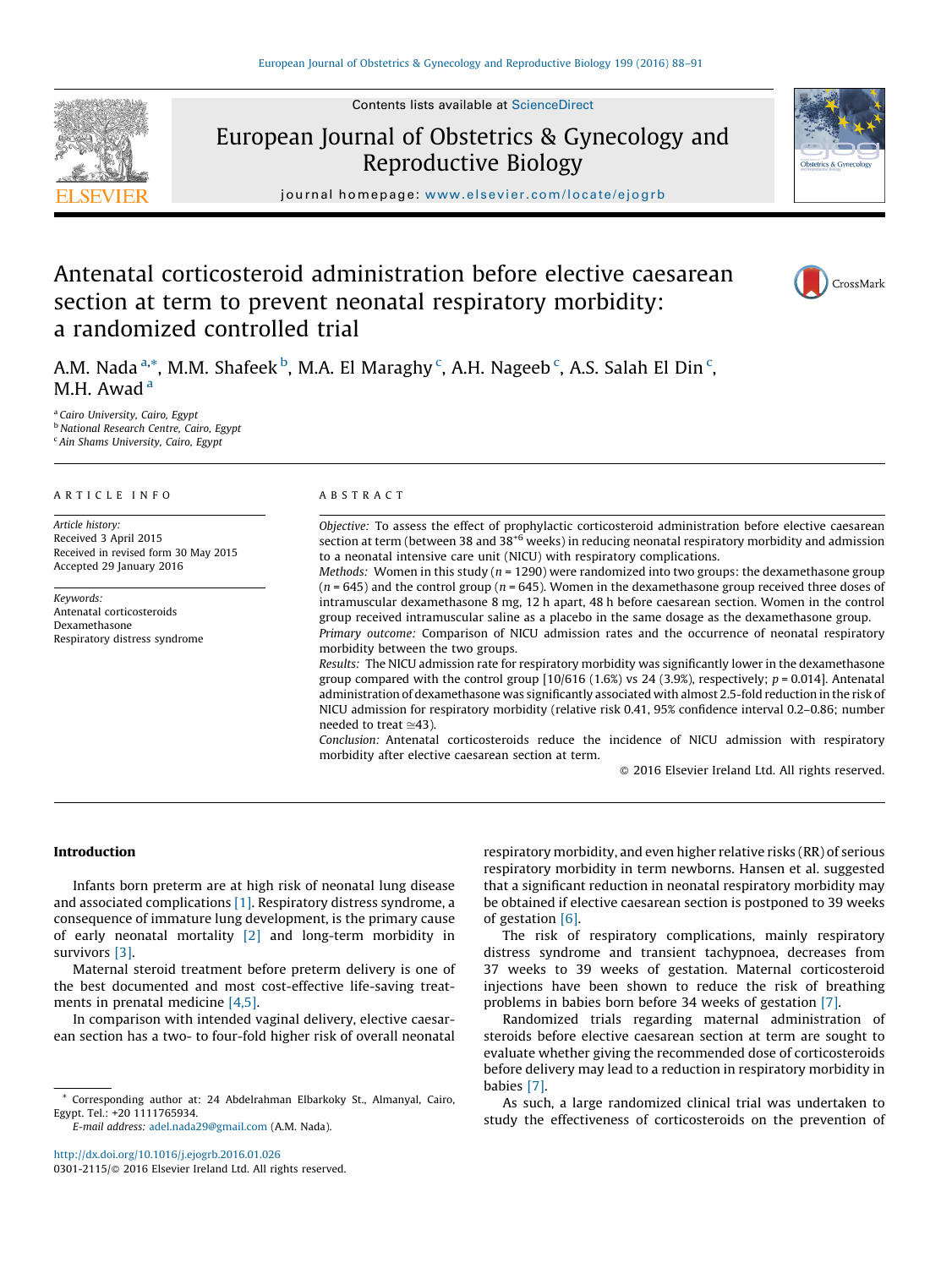neonatal respiratory complications in babies born at term by elective caesarean section.

## Materials and methods

This randomized prospective placebo control trial was conducted at Ain Shams University Maternity Hospital between November 2011 and December 2014 to assess the role of prophylactic antenatal dexamethasone administration before elective caesarean section at term (between 38 and 38<sup>+6</sup> weeks).

## Protocol approval

Before commencement of the study and in accordance with local regulations, the protocol and all corresponding documents received ethical and research approval from the Council of the Obstetrics and Gynaecology Department, Ain Shams University on 1 November 2011.

# Patient selection

The study population was divided into two groups: the dexamethasone group and the control group. The dexamethasone group consisted of 645 women who received intramuscular prophylactic dexamethasone 8 mg every 12 h for 2 days, 48 h before elective caesarean section. The control group consisted of 645 women who received intramuscular saline as a placebo before elective caesarean section. All patients attended the Maternity Hospital of Ain Shams University for routine antenatal care prior to delivery.

All cases underwent elective caesarean section 48 h after completion of the antenatal steroid course (or placebo). Neonatal outcomes were examined for respiratory or non-respiratory morbidities, and the results were analyzed using Statistical Package for the Social Sciences Version 16 (IBM Corp., Armonk, NY, USA).

Inclusion criteria included women with singleton pregnancies, pregnant women between 38 and 38+6 weeks of pregnancy (as calculated from the first day of the last menstrual period), age between 20 and 40 years, absence of any medical problem that could affect fetal well-being, absence of uterine contractions, and tenderness (which can be a sign of intrauterine infection).

Each woman underwent an ultrasound examination to ensure the date, and the absence of multifetal pregnancy, intrauterine growth restriction, oligohydramnios, hydramnios or fetal congenital malformations. Women who developed spontaneous labor were excluded from this study.

# Consent process

Patients were recruited during routine antenatal visits and counseled about the study at 36 weeks of gestation.

The population sample under study was instructed about the research protocol, and verbal informed consent was received from each participant before randomization. Patients were randomized using computer-based tables, and allocation was performed using the closed envelope technique.

Elective caesarean sections were performed by senior residents, and the neonates were managed by a senior neonatologist. Neonates were assessed by recording: the incidence of NICU admission with respiratory distress; the incidence of transient tachypnoea of the newborn; the incidence of respiratory distress syndrome; the need for mechanical ventilation; and Apgar scores at 1 and 5 min.

#### Outcome measures

#### Primary outcome

The primary outcome was NICU admission with respiratory distress.

# Secondary outcomes

Secondary outcomes were: respiratory distress syndrome; transient tachypnoea of the neonate; development of neonatal respiratory complications (pneumonia, air leak syndrome); perinatal death (within first 24 h); and need for mechanical ventilation.

## Sample size justification

The sample size was calculated using EpiInfo Version 6.0, with type 1 ( $\alpha$ ) error of 0.05 and power (1- $\beta$ ) of 0.8. Data from previous studies showed that administration of corticosteroids decreased the incidence of NICU admission with respiratory distress following elective caesarean section at term from 22/464 (4.9%) to 7/373 (1.9%). Calculations according to these values indicated a minimal sample size of 611 women in each group. Assuming a drop-out rate of 5%, the total sample size was 1290 women.

#### Statistical methods

Descriptive statistics for measured variables were expressed as range, mean and standard deviation (SD) for metric data; range, median and interquartile range for discrete data; and number and proportions for categorical data. Demographic data, and primary and secondary outcomes of both groups were compared using Student's t-test for quantitative parametric measures, Mann– Whitney's U-test for quantitative non-parametric measures, and Chi-squared and Fischer's exact tests for categorical measures. Associations between variables were assessed using Pearson's correlation coefficient for metric variables, and Spearman's correlation coefficient for rank variables. RR of respiratory distress was calculated for both groups, with the corresponding 95% confidence interval (CI). Excel Version 2007 (Microsoft Corp., Redmond, WA, USA) and Statistical Package for the Social Sciences Version 16.0 (IBM Corp.) were used for data presentation and statistical analysis.

#### Results

This study recruited 1290 women planned for elective caesarean section at gestations between 38 and 38+6 weeks.

The mean age of study participants was 28.87 (SD 4.92) years (range 20–40 years). Median parity was 1 (range 0–5, interquartile range 1–3). The mean gestational age was  $38^{+4}$  weeks (SD 3 days) (range  $38 - 38^{+6}$  weeks).

No significant differences in age, parity and gestational age were found between the women in the two groups ([Table](#page-2-0) 1).

Indications for elective caesarean section in the recruited women included previous caesarean section  $[n = 1180 (91.5\%)]$ , malpresentation  $[n = 67 (5.2%)]$ , and infertility or advanced maternal age  $[n = 43 (3.3%)]$  [\(Table](#page-2-0) 1).

No significant differences in indications for caesarean section and type of anesthesia were found between the women in the two groups ([Table](#page-2-0) 1). In addition, no significant differences in neonatal sex, birth weight, and 1- and 5-min Apgar scores were found between the two groups ([Table](#page-2-0) 2).

The NICU admission rate was significantly lower in the dexamethasone group compared with the control group [19/616  $(3.1%)$  vs 41 (6.7%), respectively;  $p = 0.003$ ]. Antenatal administration of dexamethasone was significantly associated with almost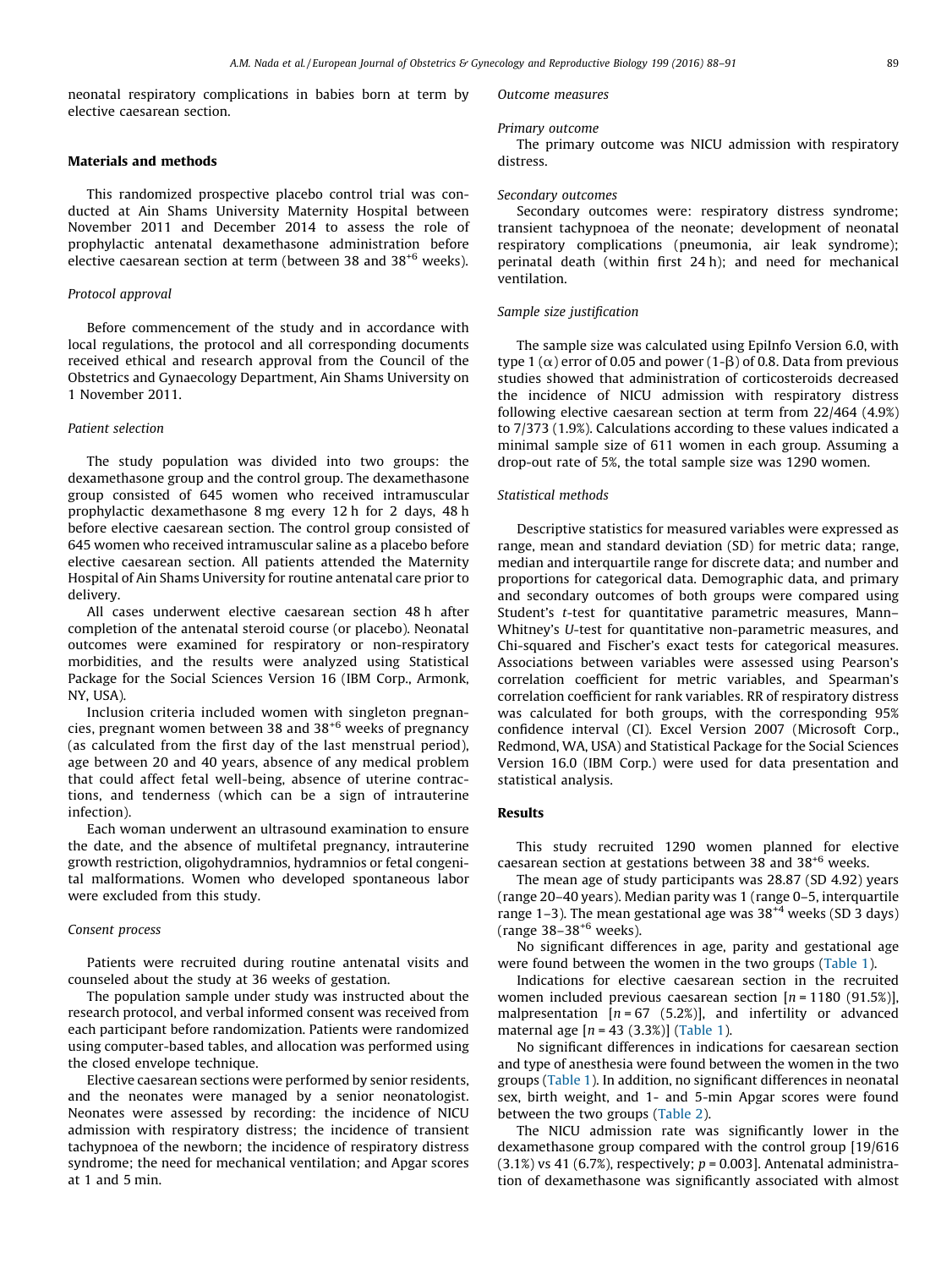#### <span id="page-2-0"></span>Table 1

Difference between study groups regarding demographic data, indications for caesarean section (CS) and type of anesthesia.

|                         | Dexamethasone<br>group $(n=645)$ | Control<br>group $(n=645)$ | P-value |
|-------------------------|----------------------------------|----------------------------|---------|
| Age (years)             |                                  |                            |         |
| Range                   | $20 - 40$                        | $20 - 40$                  | 0.405   |
| Mean (SD)               | 28.75 (4.89)                     | 28.98 (4.97)               | NS      |
| Parity                  |                                  |                            |         |
| Range                   | $0 - 5$                          | $0 - 5$                    | 0.698   |
| Median (IQR)            | $2(1-3)$                         | $2(1-3)$                   | NS      |
| Gestational age (weeks) |                                  |                            |         |
| Range                   | $38 - 38 + 6$                    | $38 - 38 + 6$              | 0.517   |
| Mean (SD)               | $38^{+4}$ (2 days)               | $38^{+4}$ (2 days)         | NS.     |
| Indications for CS      |                                  |                            |         |
| Previous CS             | 583 (90.4%)                      | 597 (92.5%)                | 0.061   |
| Malpresentation         | 43 (6.6%)                        | 24 (3.7%)                  | 0.061   |
| Infertility/advanced    | 19 (2.9%)                        | 24 (3.7%)                  | NS.     |
| Type of anesthesia      |                                  |                            |         |
| General                 | 475 (73.3%)                      | 455 (70.5%)                | 0.190   |
| Spinal                  | 170 (26.7%)                      | 190 (29.5%)                | NS.     |

SD, standard deviation; IQR, interquartile range [central 50% of ascendingly-ordered set of data]; NS, non-significant.

two-fold reduction in the risk of neonatal NICU admission [RR 0.46, 95% CI 0.27–0.78; number needed to treat (NNT)  $\approx$  28] (Table 2).

The rate of transient tachypnoea of the newborn was significantly lower in the dexamethasone group compared with the control group [8/616 (1.3%) vs 21 (3.4%), respectively;  $p = 0.014$ ]. Antenatal administration of dexamethasone was significantly associated with almost 2.5-fold reduction in the risk of transient tachypnoea of the newborn (RR 0.38, 95% CI 0.17–0.85; NNT  $\cong$  47) (Table 2).

The rate of neonatal respiratory distress syndrome was slightly lower in the dexamethasone group compared with the control group  $[4/616 (0.6%)$  vs 10 (1.6%), respectively]; however, this difference was not significant ( $p = 0.993$ ). Antenatal administration of dexamethasone was associated with almost 1.5-fold reduction in the risk of neonatal respiratory distress syndrome, but this association was not significant (RR 0.66, 95% CI 0.11–3.94; NNT  $\cong$  601) (Table 2).

The NICU admission rate for respiratory morbidity was significantly lower in the dexamethasone group compared with the control group [10/616 (1.6%) vs 24 (3.9%), respectively;  $p = 0.014$ ]. Antenatal administration of dexamethasone was significantly associated with almost 2.5-fold reduction in the risk of NICU admission for respiratory morbidity (RR 0.41, 95% CI 0.2– 0.86; NNT  $\cong$  43) (Table 2).

The rate of need for mechanical ventilation was slightly lower in the dexamethasone group compared with the control group [5/616 (0.8%) vs 11 (1.8%), respectively]; however, this difference was not

#### Table 2

Differences between groups in terms of adverse neonatal outcomes and complications.

|                                             | Dexamethasone<br>group $(n=616)$ | Control group<br>$(n=611)$    | p-Value            | RR (95% CI)             | <b>NNT</b> |
|---------------------------------------------|----------------------------------|-------------------------------|--------------------|-------------------------|------------|
| Neonatal sex<br>Male<br>Female              | 262 (42.5%)<br>354 (57.5%)       | 236 (38.6%)<br>375 (61.4%)    | 0.163<br>NS        |                         |            |
| Birth weight (g)<br>Range<br>Mean (SD)      | 1800-4500<br>3072.89 (483.98)    | 1900-4400<br>3113.67 (468.55) | 0.134<br><b>NS</b> |                         |            |
| 1-min Apgar score<br>Range<br>Median (IQR)  | $2 - 9$<br>$7(7-7)$              | $2 - 9$<br>$7(7-7)$           | 0.122<br><b>NS</b> |                         |            |
| 1-min Apgar score $<$ 7                     | 87 (14.1%)                       | 69 (11.3%)                    | 0.137<br><b>NS</b> |                         |            |
| 5-min Apgar score<br>Range<br>Median (IQR)  | $6 - 9$<br>$9(9-9)$              | $6 - 9$<br>$9(9-9)$           | 0.638<br><b>NS</b> |                         |            |
| 5-min Apgar score < 7                       | 18 (2.9%)                        | 31 (5.1%)                     | 0.054<br><b>NS</b> |                         |            |
| Admission to PCBU                           | 19 (3.1%)                        | 41 (6.7%)                     | 0.003<br>S         | 0.46<br>$(0.27 - 0.78)$ | 28         |
| <b>TTN</b>                                  | 8(1.3%)                          | 21 (3.4%)                     | 0.014<br>S         | 0.38<br>$(0.17 - 0.85)$ | 47         |
| Neonatal RDS                                | 4(0.6%)                          | 10(1.6%)                      | 0.103<br><b>NS</b> | 0.4<br>$(0.13 - 1.26)$  | 101        |
| Admission to NICU for respiratory morbidity | 10 (1.6%)                        | 24 (3.9%)                     | 0.014<br>S         | 0.41<br>$(0.20 - 0.86)$ | 43         |
| Need for mechanical ventilation             | $5(0.8\%)$                       | 11 (1.8%)                     | 0.127<br><b>NS</b> | 0.45<br>$(0.16 - 1.29)$ | 101        |
| Perinatal mortality                         | 1(0.2%)                          | $2(0.3\%)$                    | 0.994<br><b>NS</b> | 0.5<br>$(0.05 - 5.46)$  | 606        |

RR, relative risk; CI, confidence interval; S, significant; NS, non-significant; NNT, number needed to treat; PBUC, primary baby care unit; TTN, transient tachypnoea of the newborn; RDS, respiratory distress syndrome; NICU, neonatal intensive care unit. Data presented as  $n$  (%).